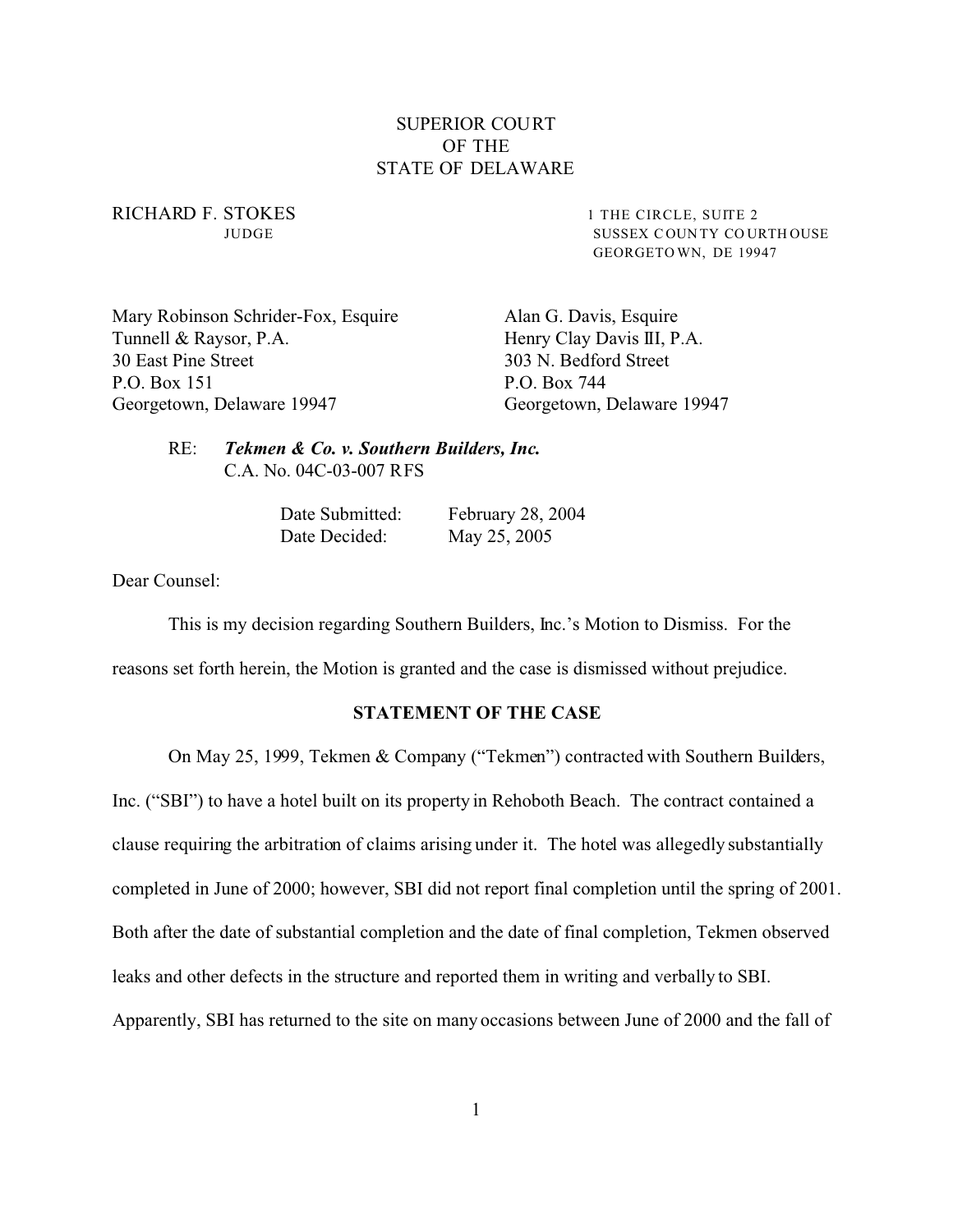2003 to attempt to repair the defects. Tekmen claims there is no dispute that final payment was made years ago.

On March 5, 2004, Tekmen filed a complaint in this Court, arguing that SBI's repairs were inadequate, and laying out in detail all of the defects still existing in the hotel. It is seeking compensatory and punitive damages for breach of contract, negligence and breach of warranty. In response, SBI has filed a motion to dismiss, claiming the Court has no subject matter jurisdiction because, pursuant to the terms of the contract, all claims and disputes should first be submitted to the architect. Then, any claims may only be resolved through binding arbitration. Tekmen has neither submitted the claims to the architect, nor has it initiated an action for arbitration.

## **DISCUSSION**

Both the United States Supreme Court and Delaware Courts have stated that there is a presumption in favor of arbitration. *United Steelworkers of America v. Warrior & Gulf Navigation Co.*, 363 U.S. 574, 582-84 (1959); *SBC Interactive, Inc. v. Corp. Media Partners*, 714 A.2d 758, 761 (Del. 1998)*; Worthy v. Payne*, 1998 WL 82992, at \*1 (Del. Ch.). This presumption arises, "unless 'it may be said with positive assurance that the arbitration clause is not susceptible of an interpretation that covers the asserted dispute.'" *Worthy* at \* 1, *citing*, *United Steelworkers of America*, 363 U.S. at 582-3. "Since arbitration is a contractual matter, however, a party cannot be required to submit to arbitration absent a contractual duty to do so, and the Court is not permitted to rewrite the agreement to provide for the arbitrability of subject matter not otherwise covered." *Pettinaro Constr. Co. v. Harry C. Partridge, Jr. & Sons, Inc*., 408 A.2d 957, 963 (Del. Ch. 1979).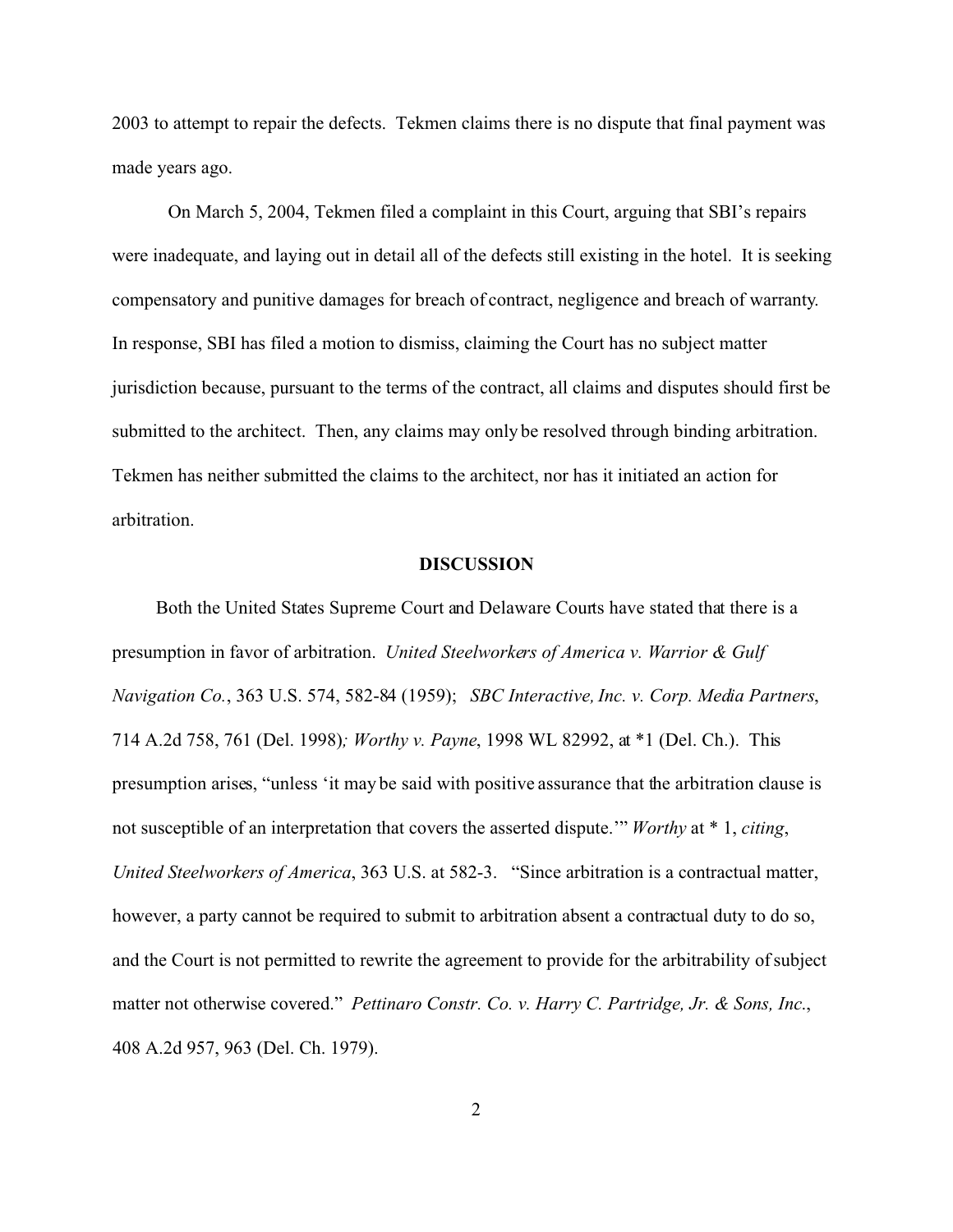Because an agreement to arbitrate is a contractual issue, a court must necessarily begin its

analysis with the language of the contract. *See SBC Interactive, Inc. v. Corp. Media Partners*,

1997 WL 810008, at \*2 (Del. Ch.), *aff'd*, 714 A.2d 758 (Del. 1998). The contract involved in

this case is a standard form American Institute of Architects, or AIA, document. It is subject to

the Delaware Uniform Arbitration Act, 10 *Del. C.* Ch. 57.<sup>1</sup>

Section 4.6.1 of the contract provides:

Any Claim arising out of or related to the Contract, except Claims relating to aesthetic effect and except those waived as provided for in Subparagraphs 4.3.10, 9.10.4 and 9.10.5<sup>2</sup>, shall, after decision by the Architect or 30 days after submission of the Claim to the Architect, be subject to arbitration. Prior to arbitration, the parties shall endeavor to resolve disputes by mediation in accordance with the provisions of Paragraph 4.5.

Section 4.4.1 of the contract states:

Claims, including those alleging an error or omission by the Architect but excluding those arising under Paragraphs 10.3 through 10.5, shall be referred initially to the Architect for decision. An initial decision by the Architect shall be required as a condition precedent to mediation, arbitration or litigation of all Claims between the Contractor and Owner arising prior to the date final payment is due, unless 30 days have passed after the Claim has been referred to the Architect with no decision having been rendered by the Architect. . . .

In Section 4.2.1, the architect's duties are described as follows:

The Architect will provide administration of the Contract as described in the Contract Documents, and will be an Owner's representative (1) during construction, (2) until final payment is due and (3) with the Owner's concurrence, from time to time during the one-year period for correction of Work described in Paragraph 12.2.

In addition, a claim is defined in the contract as:

a demand or assertion by one of the parties seeking, as a matter of right, adjustment or interpretation of Contract terms, payment of money, extension of time or other relief with respect to the terms of the Contract. The term "Claim" also includes other disputes and matters in question between the Owner and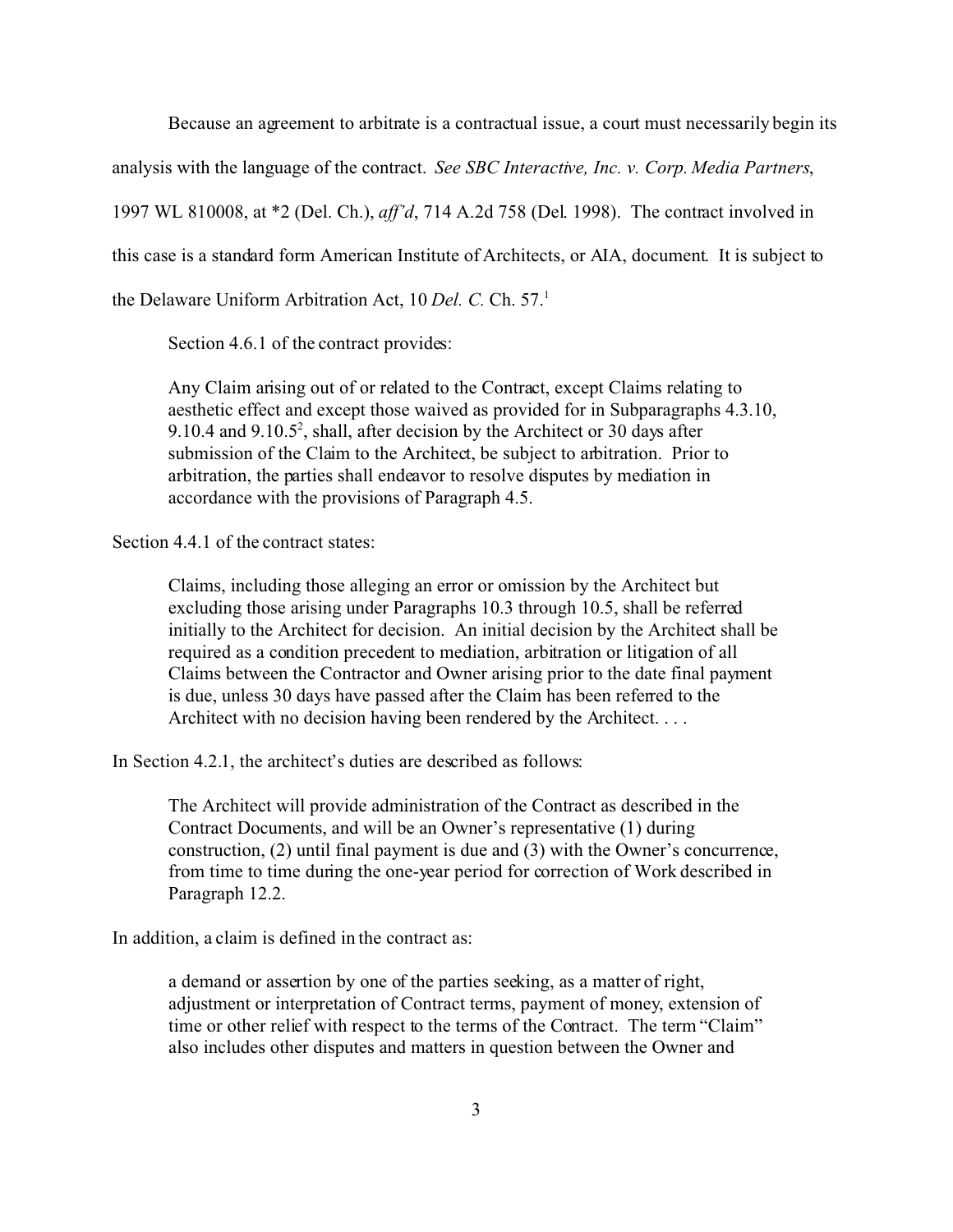Contractor arising out of or relating to the Contract. Claims must be initiated by written notice. The responsibility to substantiate Claims shall rest with the party making the claim.

Tekmen argues that all of these sections of the contract should be read together to mean that submission of the dispute to the architect is a condition precedent to any arbitration or litigation undertaken. Since, pursuant to the contract, this condition ends upon the date of final payment, at that point there is no longer a duty to submit the claim to the architect or to pursue arbitration. Tekmen bases its argument on the reasoning of two cases, *Westmoreland Hosp. Ass'n v. Westmoreland Contr. Co.*, 223 A.2d 681 (Pa. Supr.1966) and *Blount Int'l, Ltd. v. James River-Pennington, Inc.*, 618 So. 1344 (Ala. Supr. 1993).

In *Westmoreland Hosp. Ass'n*, the Pennsylvania Court of Common Please enjoined a contractor from pursuing arbitration against a hospital over a dispute for money owed after final payment had been made. The Supreme Court affirmed the decision of the lower court. Although the agreement contained an arbitration clause, the Court found it was not applicable, because, "by its very terms, it obviously was not meant to apply where the contract was completed and there could be no need for a speedy resolution of a dispute." *Westmoreland Hosp. Ass'n*, 223 A.2d at 682.

That case is distinguishable from this one, however, for the very reason that the language in the *Westmoreland* contract specifically ended the duty to arbitrate once final payment had been made. The operative clause stated: "Any demand for arbitration shall be made within thirty days after arisen if practicable, but, in any event, no demand for arbitration shall be made after the date of final payment except in the case of a dispute arising in connection with any guarantee provisions of Contract Documents." *Id*. In contrast, the language in the contract between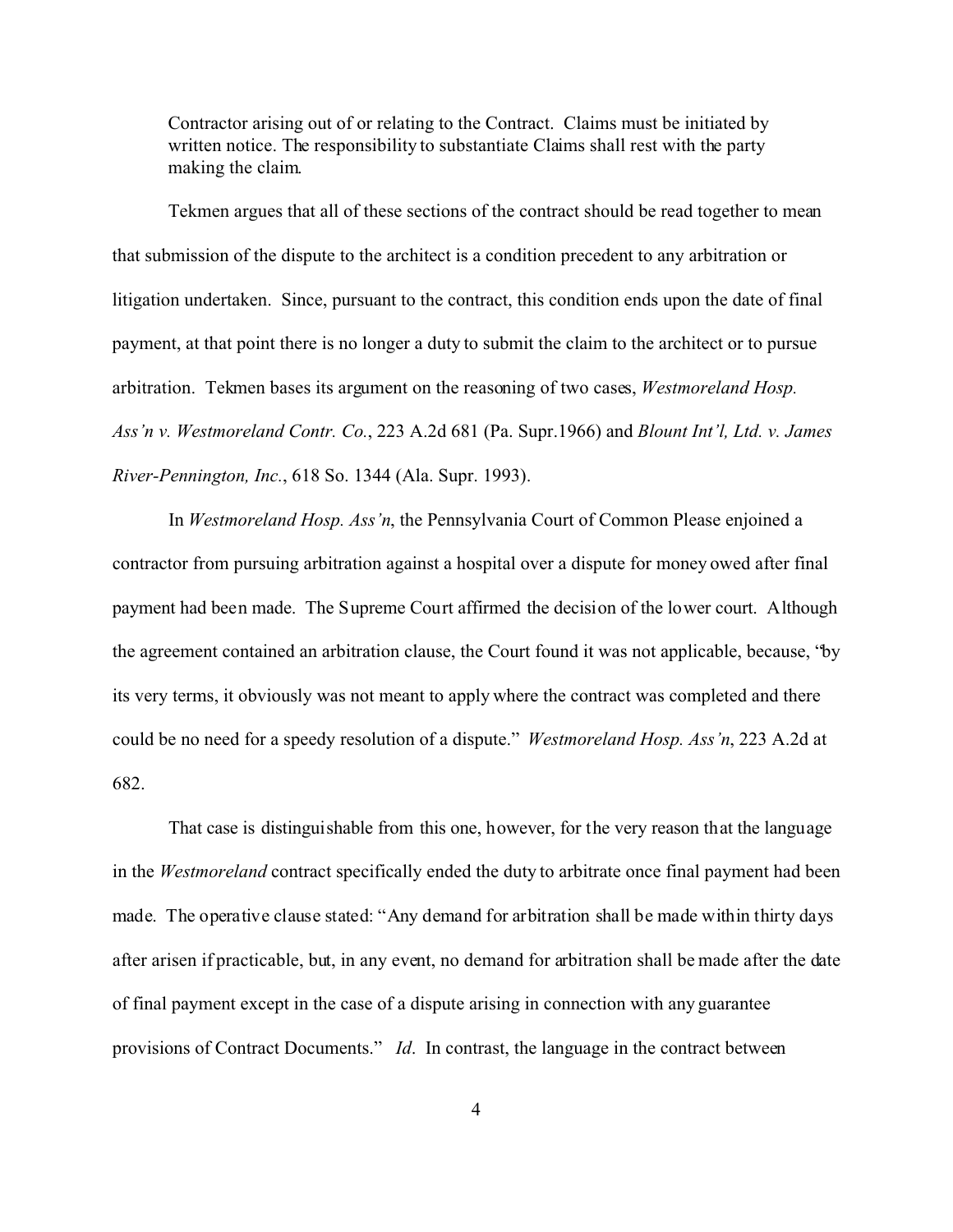Tekmen and SBI ("the Tekmen-SBI contract") provides: "An initial decision by the Architect shall be required as a condition precedent to mediation, arbitration or litigation of all Claims between the Contractor and Owner arising prior to the date final payment is due." This clause can be reasonably interpreted to mean that only with claims arising before final payment is due must a party seeking to arbitrate first submit the claim to the architect.

*Blount Int'l, Ltd.* can also be distinguished from the case at bar for the very same reason. In that case the Choctaw County Circuit Court denied a stay pending arbitration in a dispute over a contract to assemble and install heavy machinery in a paper mill. The Alabama Supreme Court upheld the lower court's decision because the arbitration clause clearly provided that claims were subject to arbitration only during construction or before final payment. *Blount Int'l, Ltd.*, 618 So.2d at 1346. The contract in that case stated: "Notice of the demand for arbitration of a dispute shall be filed in writing with the Owner and the other party to the agreement . . . . In no case, however, shall the demand be made later than the time of final payment, except as otherwise expressly stipulated in the Agreement." *Id*. at 1345. Again, no similar clause can be found in the contract before this Court.

In this regard, the Tekmen-SBI contract requires that any claims arising out of or related to the contract, except for those waived, "shall after decision by the Architect or 30 days after submission of the Claim to the Architect, be subject to arbitration." The contract further specifies that submission of the claim to the architect is a condition precedent to arbitration or litigation for those claims arising before the date of final payment is due. This language in the contract leaves room for an interpretation that once final payment is made, the claim need not be submitted to the architect, but there still remains a duty to arbitrate.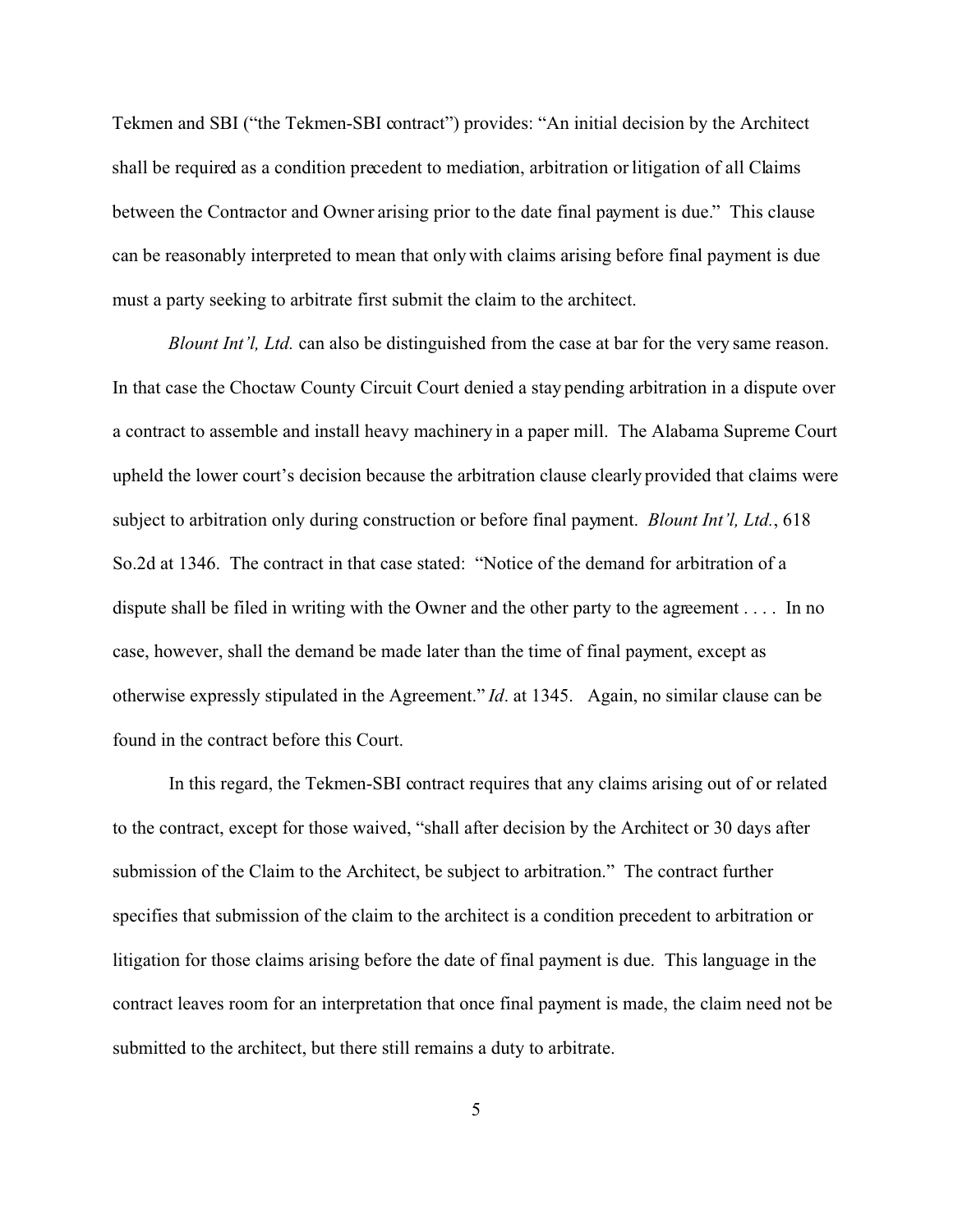Other courts, when construing similar language, have acknowledged that the architect's role as decision-maker could be limited in time, while the duty to arbitrate might continue for a reasonable time afterwards to cover any claims arising under the contract. Generally, it is accepted that the architect's role as mediator under the contract is terminated when he is no longer responsible for representing the owner and for supervising the contractor's performance. *See, e.g., Liebhafsky v. Comstruct Assoc., Inc*., 466 N.E.2d 844 (N.Y. Ct. App. 1984) (finding the architect's role as mediator was terminated when the contractor had substantially violated the terms of the contract and he not longer had a duty to supervise the contractor's performance). *See also* 6 Bruner & O'Connor Construction Law § 20:82 (May 2002).<sup>3</sup>

The Tekmen-SBI contract can reasonably be understood to contain a limitation on the architect's role as mediator. This limitation cannot also be read definitively to terminate the duty to arbitrate. The contract states specifically that the architect's role is a condition precedent to any action either party must take up until the time when final payment is due. Moreover, the architect is the owner's representative only "(1) during construction, (2) until final payment is due and (3) with the Owner's concurrence, from time to time during the one-year period for correction of Work." The contract requires that a party seeking to arbitrate or litigate under the contract must, up until final payment has been made, first submit the claim to the architect. After final payment has been made, and during the one year for correction of work, whether or not the party has to submit the claim first to the architect is a question which must be decided in arbitration.

Several cases from other jurisdictions support the interpretation that submission of the claim to the architect as condition precedent may bar a party from compelling arbitration, but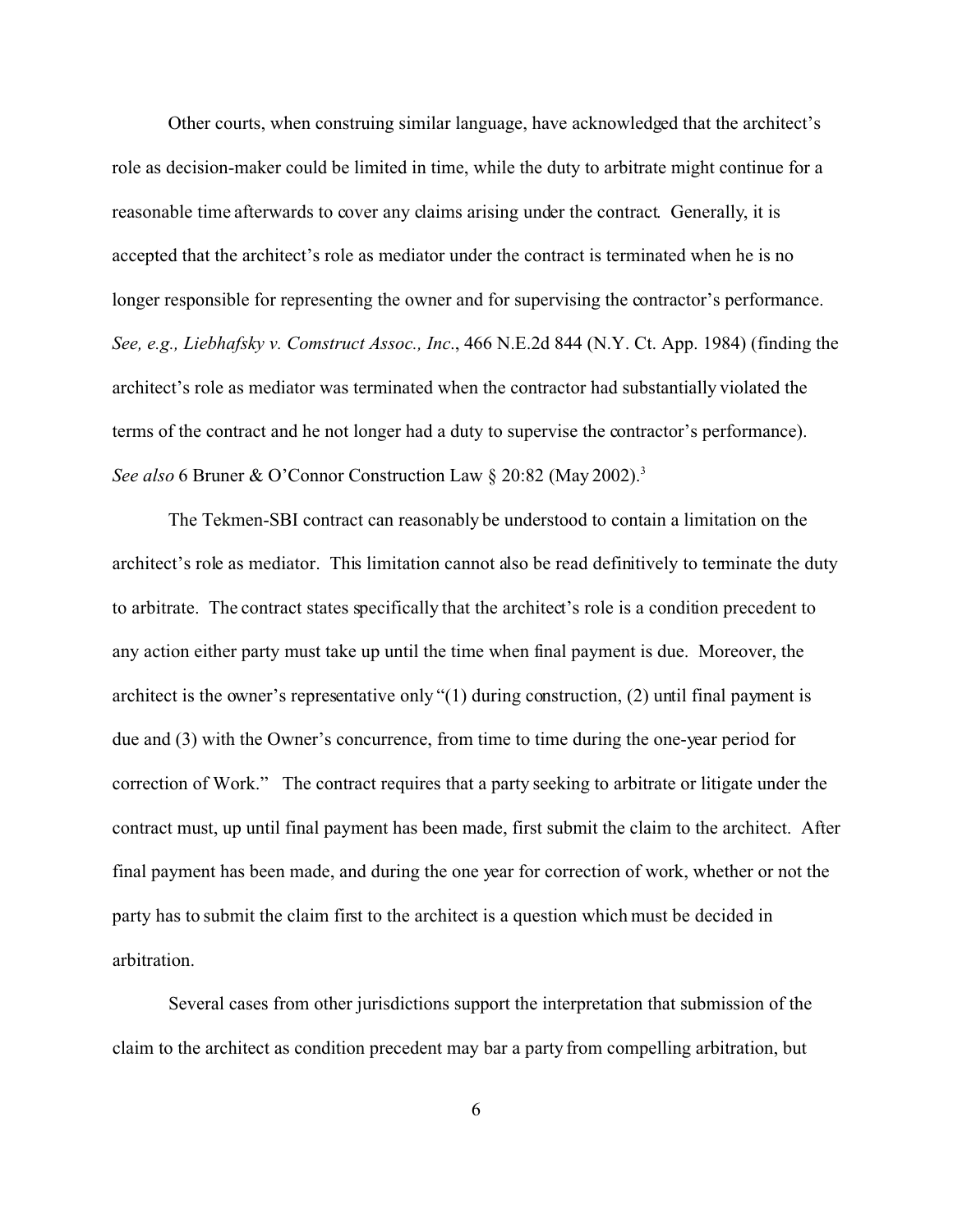does not extinguish the duty to arbitrate. In *Liebhafsky*, 466 N.E. 2d at 844-45, for example, the New York Court of Appeals held that the role of the architect terminated once he was no longer responsible for supervising the contractor's performance. It cited a previous New York Court of Appeals decision in which the Court had decided, "'the authority of the architect is centered on the operational phases of construction' and thus a 'claim . . . for delay damages, asserted some two years after substantial completion of the project . . .' need not be submitted to the architect as a condition precedent to arbitration." *Id*. at 845, *citing*, *Rockland County v. Primiano Constr. Co.*, 409 N.E.2d 951, 956 (N.Y. 1980). That Court affirmed the order of the lower court denying the motion to stay arbitration.

Similarly, in *HIM Portland, LLC v. Devito Builders, Inc.*, 211 F.Supp.2d 230, 232 n. 2 (D. Me. 2002), *aff'd*, 317 F.3d 41 (1st Cir. 2003), the District Court interpreted a contract which contained an arbitration clause and which required that:

Claims, disputes and other matters in question arising out of or relating to this Contract . . . shall be referred initially to the Architect for decision. Such matters . . . shall, after initial decision by the Architect or 30 days after submission of the matter to the Architect, be subject to mediation as a condition precedent to arbitration or the institution or legal or equitable proceedings by either party.

The Court refused to stay the action before it and to compel arbitration. Performance of the contract had been completed and it concluded that "any obligation to refer disputes to the Architect was operational only during performance of the Contract." *Id*. at 233. The Court did not compel arbitration, however. It refused to stay the action because neither party had endeavored to mediate their claim, although it was a condition precedent to any obligation to arbitrate or to litigate.

7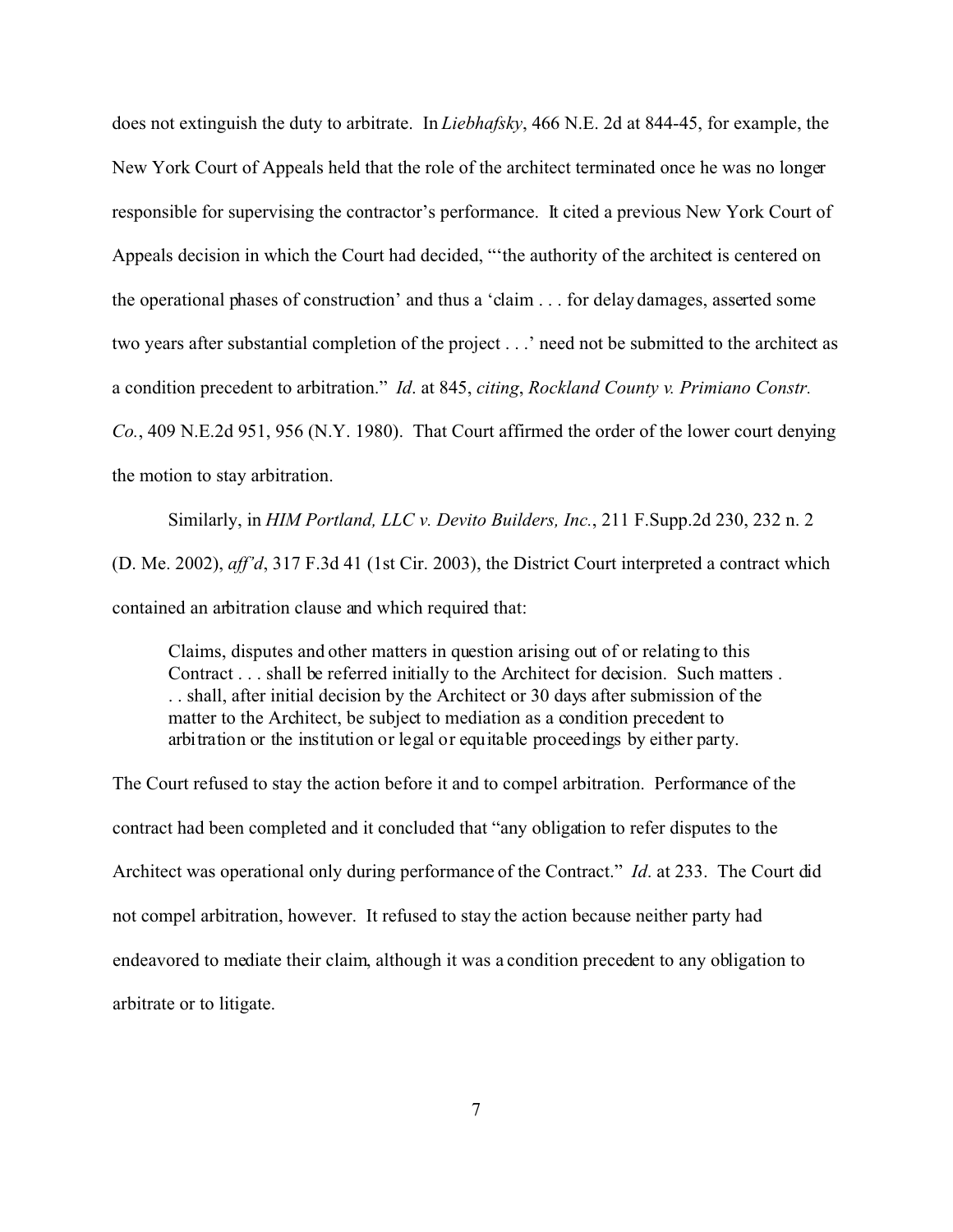In *Ex Parte Williams*, 591 So.2d 71 (Ala. Supr. 1991), however, the Alabama Supreme Court granted a writ of mandamus to require a lower court to vacate its order compelling

arbitration. There, the contractor, who had sought the order had never submitted the dispute to the architect. Although the Supreme Court agreed with the lower court's finding that the condition precedent to arbitration was only in effect during the time when the architect was the owner's representative, it instead found:

There is no doubt that the conflict arose within one year following substantial completion of the contract and that Williams notified Russell of the alleged defects *well within* that year. Russell simply failed to submit the dispute to the architect as provided in the contract. Pursuant to the provisions of the contract, failure to submit the dispute to the architect constituted a failure to meet the contractual condition precedent to arbitration.

*Id*. at 73.

The *Williams* contract contained language similar to the Tekmen-SBI contract, although it did not state specifically that submission of the claim to the architect was a condition precedent to arbitration.<sup>4</sup> The Alabama Supreme Court, however, only addressed the issue of whether a party could compel arbitration<sup>5</sup>, not whether it could litigate the claims. *Cf. Shook of West Virginia, Inc. v. York City Sewer Auth.*, 756 F. Supp. 848 (M.D. Pa. 1991) (finding contractor was not barred from bringing suit by contract provision requiring disputes to initially be referred to engineer; concluding instead that engineer played a mediator's role only during the work in progress; that contract did not require arbitration).

After having reviewed the relevant case law, the Court finds that the duty to submit the claim to arbitration did not end upon final payment. There is a distinction between the interpretation of clauses requiring that no demand for arbitration be made after the date of final payment and those requiring merely that the existing claim be submitted to the architect as a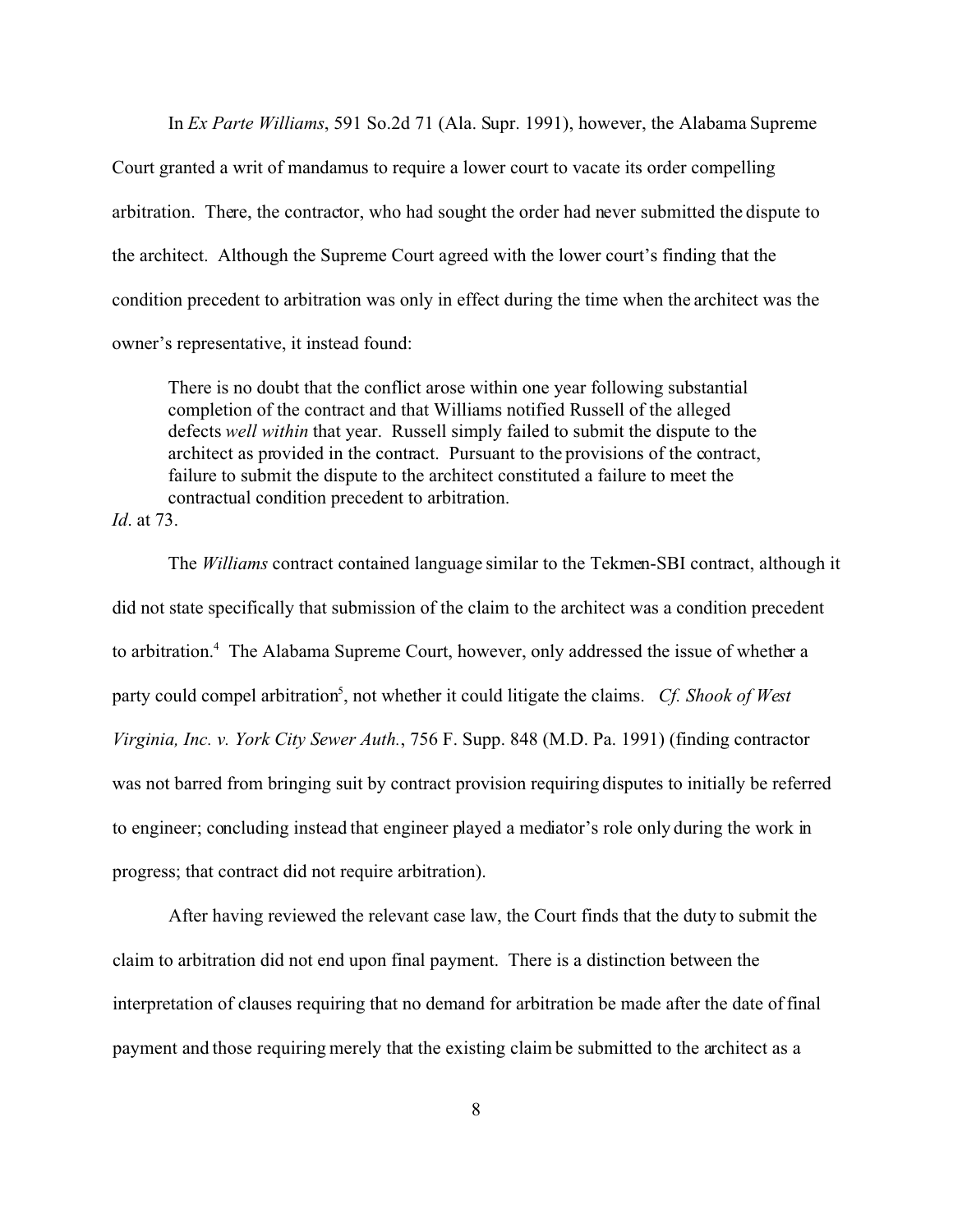condition precedent up until the date of final payment. This case falls into the latter category. Where submission of the claims to the architect is a condition precedent to arbitration, a party's duty to arbitrate is not extinguished merely because the condition precedent is finite in time.

The Court's analysis does not end here, however, because the Tekmen-SBI contract also contains a clause requiring mediation as a condition precedent to arbitration or litigation. Section

## 4.5.1 provides:

Any Claim arising out of or related to the Contract, except Claims relating to aesthetic effect and except those waived as provided for in Subparagraphs 4.3.10, 9.10.4 and 9.10.5 shall, after initial decision by the Architect or 30 days after submission of the Claim to the Architect, be subject to mediation as a condition precedent to arbitration or the institution of legal or equitable proceedings by either party.

Although this issue was not initially presented by either party, the *HIM Portland, LLC*,

211 F. Supp.2d 230, decision drew the Court's attention to its import.<sup>6</sup> Under the Federal Arbitration Act, the *HIM Portland* Court had no power to order the parties to mediate. Thus, even though mediation was also a condition precedent to litigation, it found instead, that both parties abdicated that condition when they proceeded to litigation. In this case, the contract provides that mediation is a condition precedent to arbitration or litigation and, it states in section 4.6.1 that "[p]rior to arbitration, the parties shall endeavor to resolve disputes by mediation in accordance with the provisions of Paragraph 4.5."

If the Court were to follow the reasoning of the *HIM Portland* Court, it might still be able to hear this case based on the fact that through the Plaintiff's pursuit of the case and through the Defendant's failure to request the case be dismissed for failure to mediate, both parties have waived their right to mediate, which is a condition precedent to arbitration.<sup>7</sup> In other words, if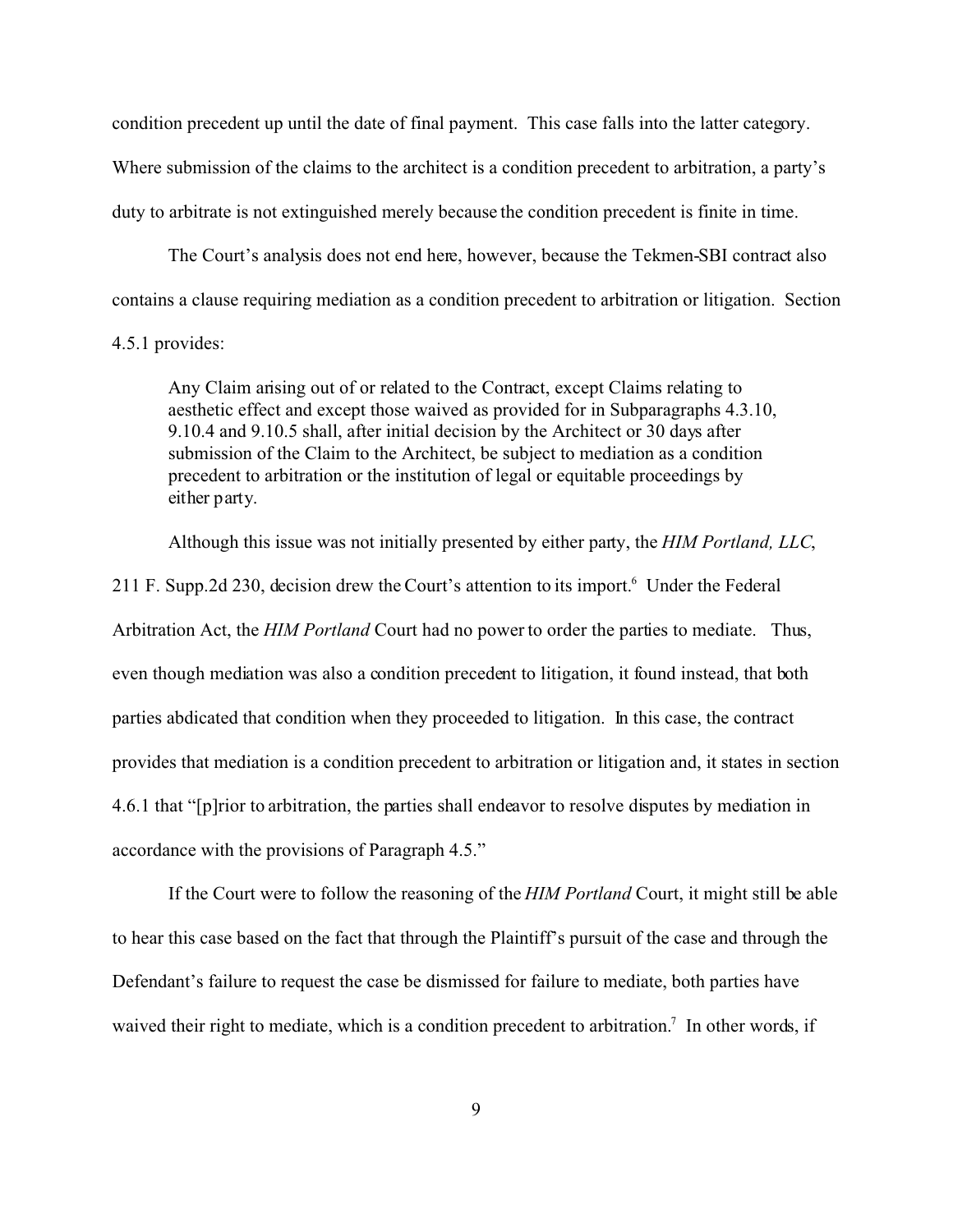the duty to arbitrate does not arise until the parties have "endeavored" to mediate their claim, under the reasoning in *HIM Portland*, this Court could not, logically speaking, dismiss this case for failure to arbitrate.

Fortunately, for logic's sake, Delaware law governs, and Delaware Courts have found that "issues concerning the procedure for triggering arbitration . . . are matters for arbitration, not initial judicial determination." *SBC Interactive, Inc. v. Corp. Media Partners*, 714 A.2d 758, 759 (Del. 1998). *See also Pettinaro Constr. Co.*, 408 A.2d at 963 ("The proper method of initiating arbitration under the contract is a matter for the decision of the arbitrator."); *Falcon Steel Co. v. Weber Eng'g Co.*, 517 A.2d 281, 287 (Del. Ch. 1986) (finding that subcontractor's failure to give notice before filing for arbitration was a defense going to the merits of its claim and thus an issue for the arbitrator and not the court to resolve). As a result, this Court does not have subject matter jurisdiction to hear this case. The contract requires arbitration of the Plaintiff's claim. Whether or not Tekmen is barred from arbitrating its claim because it did not submit it to mediation or to the architect and exactly when it can be said the claims arose in the case are issues that must be decided during arbitration. This decision is consistent with the public policy in this State regarding arbitration:

The Uniform Arbitration Act reflects a policy designed to discourage litigation, to permit parties to resolve their disputes in a specialized forum more likely to be conversant with the needs of the parties and the customs and usages of a specific industry than a court of general legal or equitable jurisdiction, and to provide for the speedy resolution of disputes in order that work may be completed without undue delay.

*Pettinaro Constr. Co.*, 408 A.2d at 961.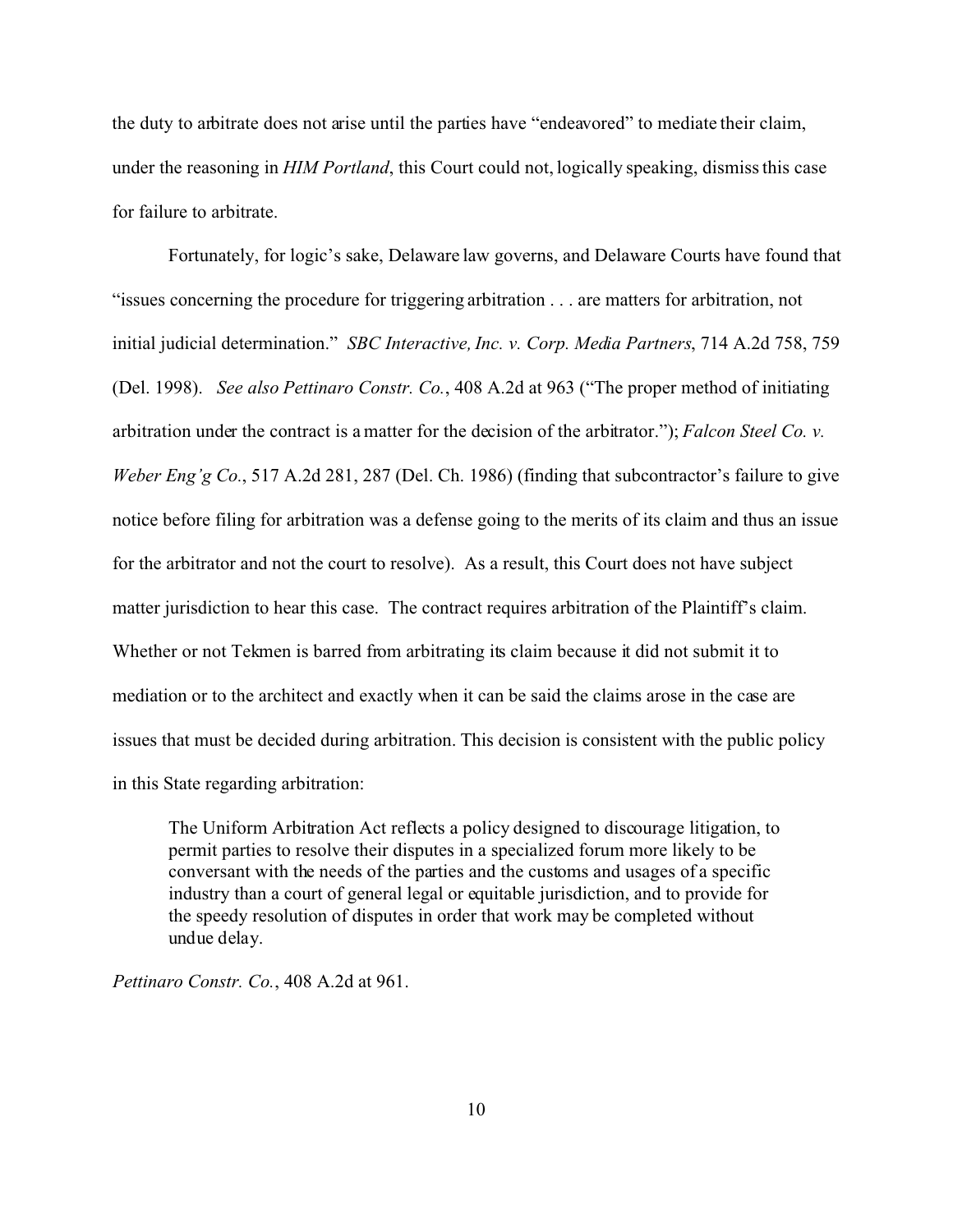# **CONCLUSION**

Considering the foregoing, Defendant Southern Builders, Inc.'s Motion to Dismiss is granted and this case is dismissed without prejudice.

*IT IS SO ORDERED.*

Very truly yours,

Richard F. Stokes

cc: Prothonotary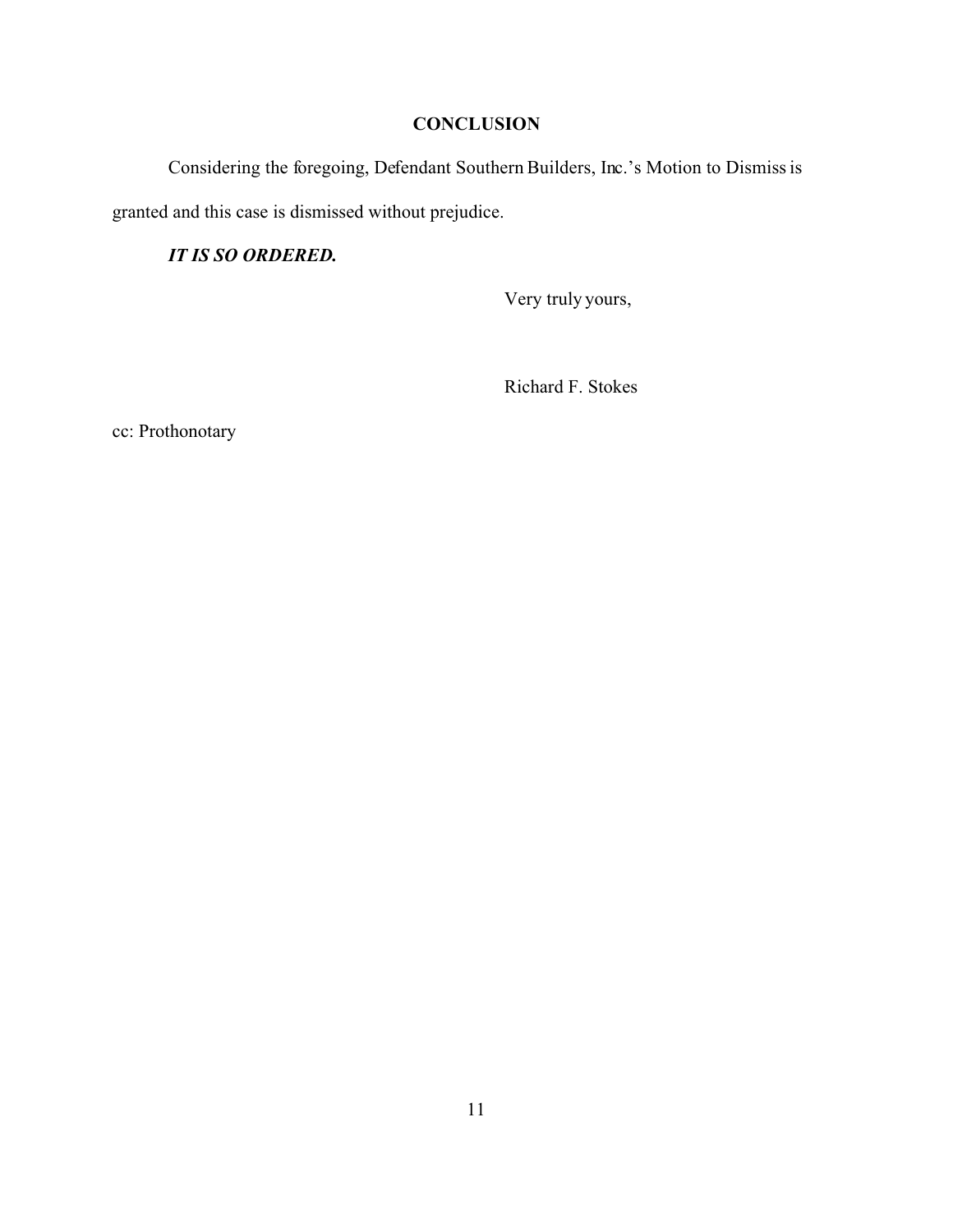## **ENDNOTES**

1. Delaware law suggests that no Court has jurisdiction to hear cases involving contracts that must be submitted to arbitration, other than the Chancery Court, which has limited review and enforcement of those arbitration agreements and proceedings. 10 *Del. C.* § 5701 states:

A written agreement to submit to arbitration any controversy existing at or arising after the effective date of the agreement is valid, enforceable and irrevocable, save upon such grounds as exist at law or in equity for the revocation of any contract, without regard to the justiciable character of the controversy, and confers jurisdiction on the Chancery Court of the State to enforce it and to enter judgment on an award. In determining any matter arising under this chapter, the Court shall not consider whether the claim with respect to which arbitration is sought is tenable, or otherwise pass upon the merits of the dispute. This chapter also applies to arbitration agreements between employers and employees or between their respective representatives, except as otherwise provided in § 5725 hereunder.

2. Section 4.3.10 provides for the mutual waiver of claims for consequential damages "arising

out of or relating to this contract." Section 9.10.4 states:

The making of final payment shall constitute a waiver of Claims by the Owner except those arising from:

.1 liens, Claims, security interests or encumbrances arising out of the Contract and unsettled;

.2 failure of the Work to comply with the requirements of the Contract Documents; or

.3. terms of special warranties required by the Contract Documents.

Section 9.10.5 provides: "Acceptance of final payment by the Contractor, or Subcontractor or

material supplier shall constitute a waiver of claims by that payee except those previously made

in writing and identified by that payee as unsettled at the time of final Application for Payment."

3. A common contractual scheme in the construction industry is to require contracting parties to initially submit their disputes to the architect or engineer for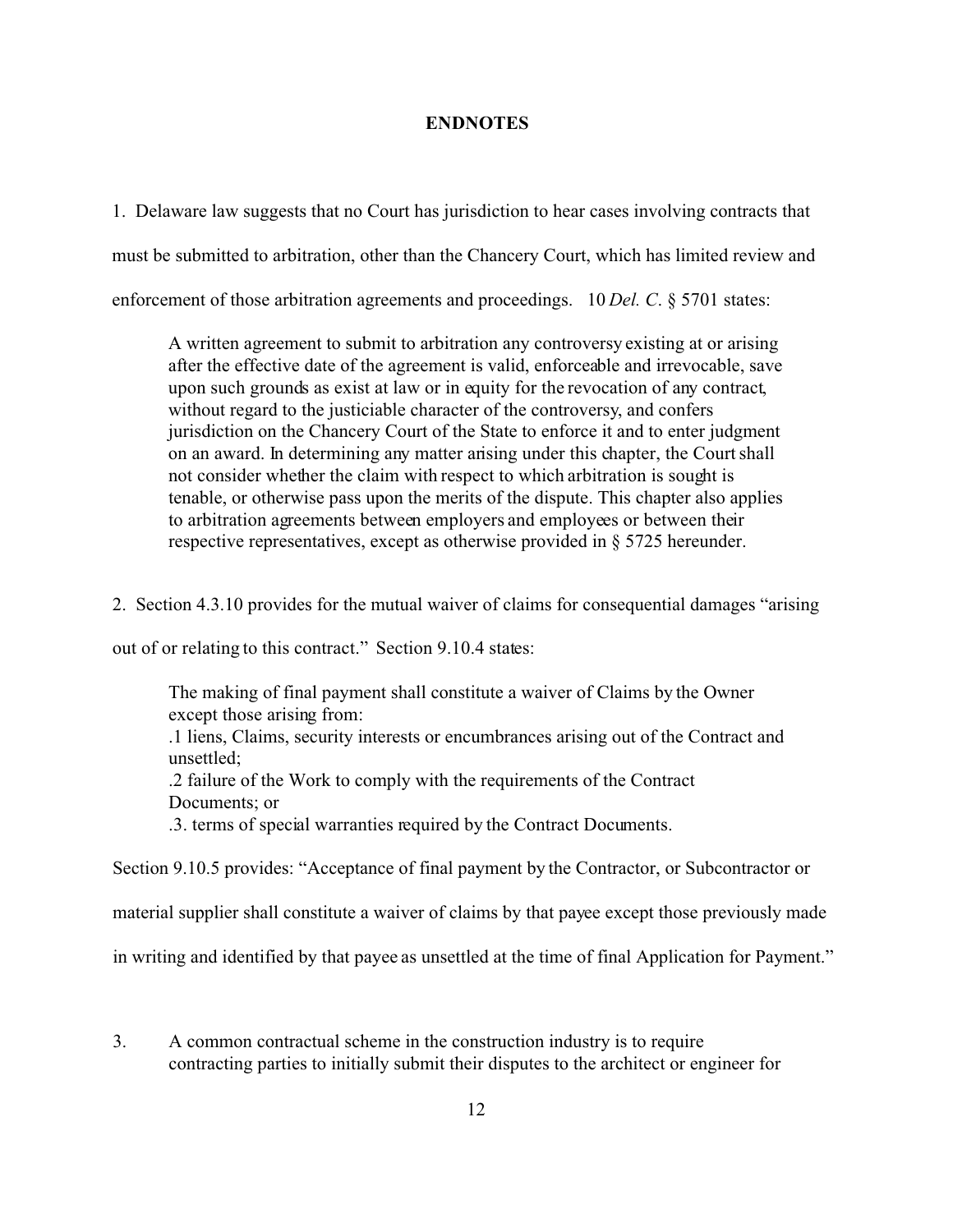resolution and then permit either party disappointed in the decision to demand arbitration of the dispute. . . .

. . . .

The precondition is merely that the claim be submitted to the design professional. It is not necessary for the architect or engineer to actually render a decision. Most contracts are drafted in such a way that a party is entitled to demand arbitration if, after a certain period of time after submitting the matter to the design professional, no opinion has been rendered. Even if no express provision exists in the contract, it would certainly be implied that the design professional has a reasonable period of time within which to render its decision so as not to preclude the parties from being able to arbitrate in a timely and efficient manner. The passage of time may, however, eliminate the design professional's decision making role.

### 4. The relevant contract provisions are as follows:

10.1 The Architect will provide administration of the Contract and will be the Owner's representative (1) during construction, (2) until final payment is due and (3) with the Owner's concurrence, from time to time during the correction period described in Paragraph 18.1.

....

10.5 The Architect will interpret and decide matters concerning performance under and requirements of the Contract Documents on written request of either the Owner or Contractor. The Architect will make initial decisions on all claims, disputes or other matters in question between the Owner and Contractor, but will not be liable for results of any interpretations or decisions rendered in good faith. The Architect's decisions in matters relating to aesthetic effect will be final if consistent with the intent expressed in the Contract Documents. All other decisions of the Architect, except those which have been waived by making or acceptance of final payment, shall be subject to arbitration upon the written demand of either party.

....

10.8 All claims or disputes between the Contractor and the Owner arising out of or relating to the Contract, or the breath [sic] thereof, shall be decided by arbitration in accordance with the Construction Industry Arbitration Rules of the American Arbitration Association currently in effect unless the parties mutually agree otherwise and subject to an initial presentation of the claim or dispute to the Architect as required under Paragraph 10.5. Notice of the demand for arbitration shall be filed in writing with the other party to this Agreement and with the American Arbitration Association and shall be made within a reasonable time after the dispute has arisen.

*Ex Parte Williams*, 591 So.2d at 72.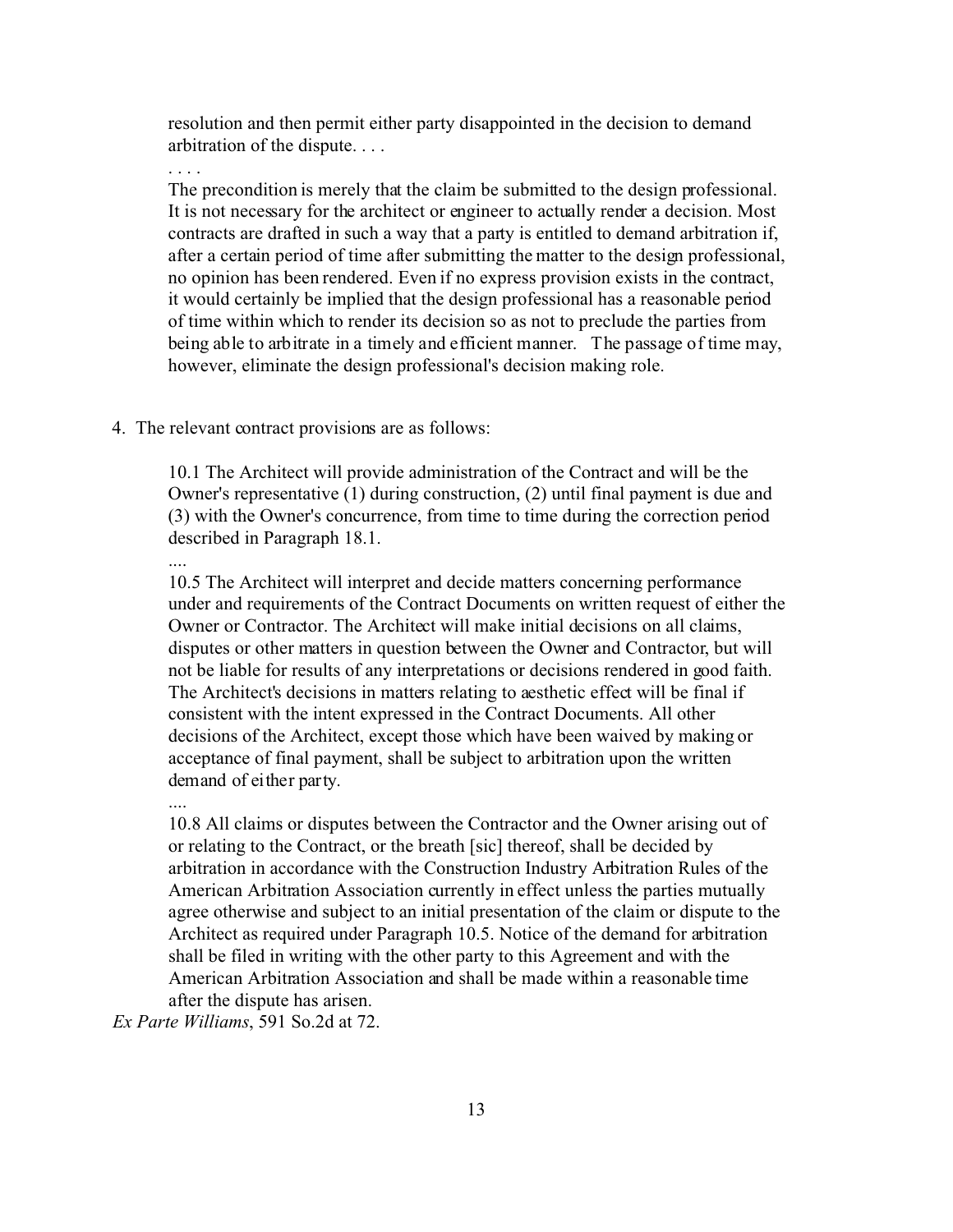5. There is one very important distinction between the cases listed above and the one before this Court, however. Every one involved a motion to compel arbitration. In this regard, SBI argues that this Court does not have subject matter jurisdiction to hear this case. It bases this argument on the reasoning in the case *Blank Rome Comisky & McCauley LLP v. Vendel*, 2002 WL 32072577 (Del. Super. Ct.).

There, the Court originally dismissed the case when the parties agreed to submit it to binding arbitration. The Defendants withdrew from the arbitration, alleging the arbitrator failed to enter an award within the time frame required by the arbitration agreement. The arbitrator signed a proposed Final Arbitration Award and on the same day, the Defendants filed a motion to vacate in Superior Court pursuant to Superior Court Civil Rule 60(b)(6). Because the arbitration agreement signed by the parties, was created pursuant to Delaware's Uniform Arbitration Act, 10 *Del. C.* Ch. 57, which gives the Chancery Court jurisdiction over arbitration controversies, the Superior Court dismissed the case for lack of subject matter jurisdiction.

Here, the Plaintiff is claiming that there is no duty to arbitrate since it argues that duty was extinguished upon final payment. The Court does have jurisdiction to decide whether at some point the duty to arbitrate ends, as that would determine whether the Court has subject matter jurisdiction over this claim. While it is true that this Court cannot make an order compelling arbitration, as that is within the province of the Chancery Court, it can certainly decide whether it lacks subject matter jurisdiction. The Court does not have jurisdiction, however, to decide any issues that must be subject to arbitration.

6. The Court did request that the parties address this issue. In response, Tekmen argued that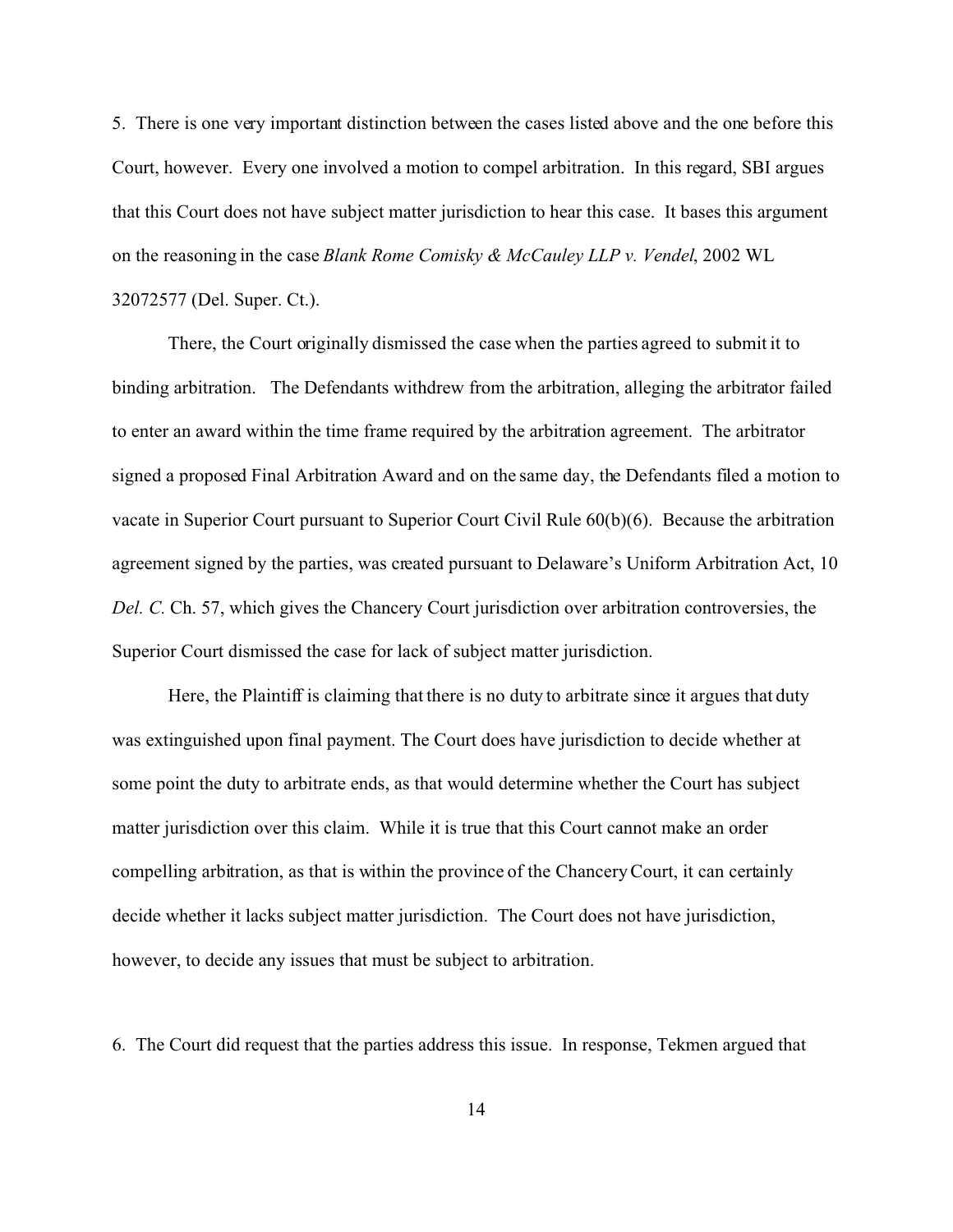mediation is a condition precedent to arbitration or litigation, but that neither method of alternative dispute resolution is required once final payment has been made. It also claimed that before final payment, the duty to mediate is not triggered until the dispute has been submitted to the architect. Tekmen distinguishes the language in the contract at issue in *HIM Portland, LLC* from the provisions of the Tekmen-SBI contract. SBI maintains that this Court has no subject matter jurisdiction to decide the issues surrounding arbitration in this case.

7. Here, the language of the Tekmen-SBI contract clearly states that mediation is a condition precedent to arbitration. When the First Circuit affirmed the District Court's decision in *HIM Portland LLC*, 317 F.3d 41, 44 (1st Cir. 2003), it noted that although the contract contained the language, "the parties shall endeavor  $\dots$ ," it also contained language specifically requiring mediation as a condition precedent to litigation or arbitration. The Court stated:

HIM selectively concentrates on language in the contract that, taken out of context, might "merely make[ ] mediation a suggested, [but] not a required precursor to arbitration." For instance, the contract states that the parties "shall endeavor" to resolve their disputes by mediation. Whether or not this language is, as HIM contends, merely "precatory" and was inserted merely to urge the parties to make an "earnest attempt" to resolve their differences through mediation is irrelevant; other provisions of the contract state in the plainest possible language that mediation is a condition precedent to arbitration. Section 9.10.1 bears repeating because of its remarkable clarity: "Claims, disputes and other matters in question arising out of or relating to this Contract ... shall ... be subject to mediation as a condition precedent to arbitration or the institution of legal or equitable proceedings by either party."

### *Id.* More importantly, the First Circuit went on to say:

Under the plain language of the contract, the arbitration provision of the agreement is not triggered until one of the parties requests mediation. *See Kemiron Atl., Inc. v. Aguakem Int'l Inc.*, 290 F.3d 1287, 1291 (11th Cir.2002). In *Kemiron*, the Eleventh Circuit faced a similar issue and held: "the parties agreed to conditions precedent before arbitration can take place and, by placing those